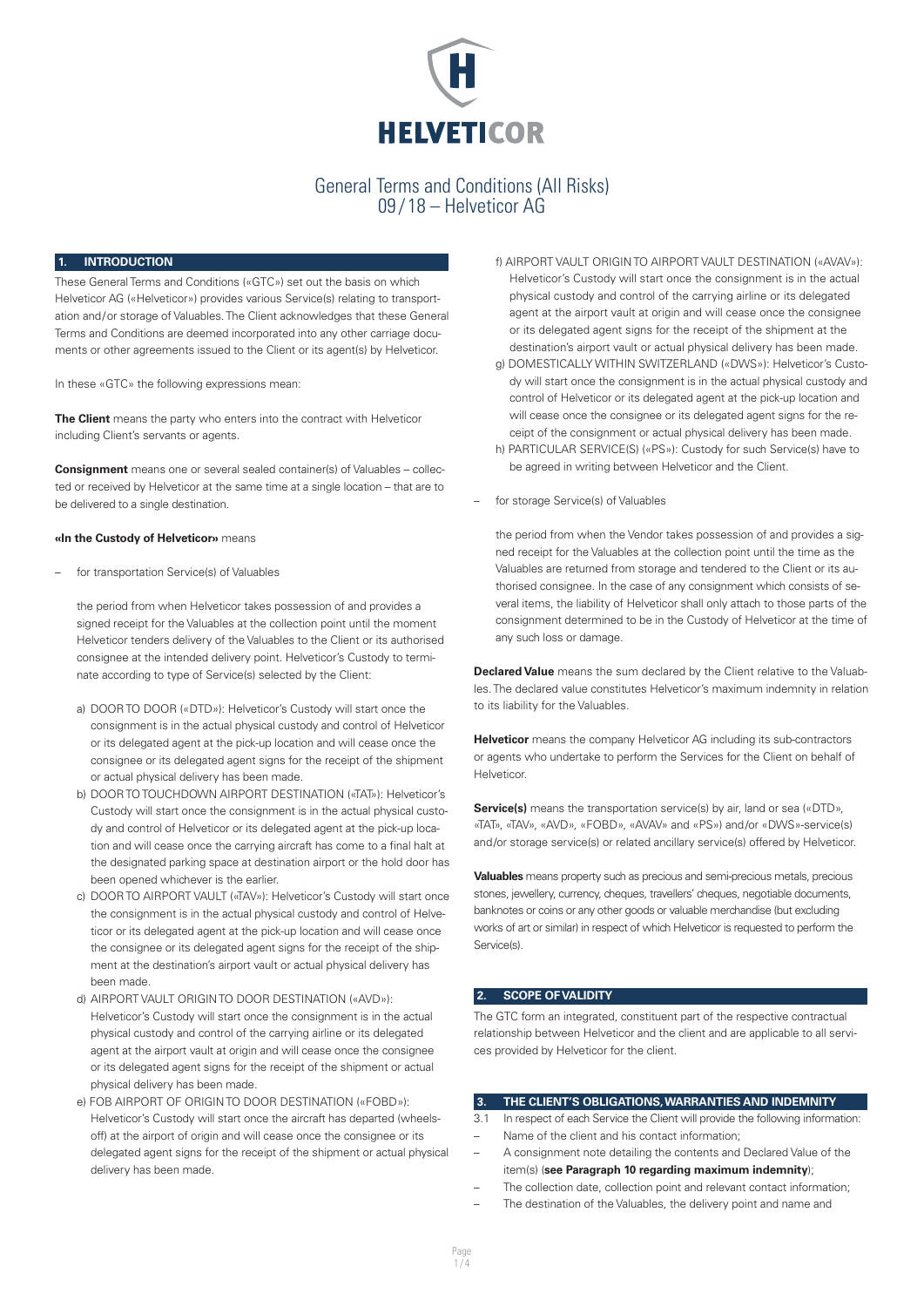

address of the authorised consignee or, where the contract is for storage of Valuables, the anticipated period of storage;

- Number of packages or pieces and, where applicable, the seal number of each package;
- Exact delivery terms for international transits.
- 3.2 The Client shall ensure the Valuables are packed and securely sealed in such a manner that the contents cannot be removed without evidence of tampering and in such a way as to adequately protect against damage during the normal course of transit operations by whatever method (included but not limited to rail, air, sea or road). If agreed between the parties in advance, precious metals (gold and silver standard bars only) may be delivered unpacked for transportation with the number of unpacked pieces to be stated clearly on the respective consignment note.
- 3.3 Works of art or other similar merchandise or property are excluded from the service(s).
- 3.4 If the Valuables to be transported consist either wholly or in part of negotiable documents, included but not limited to cheques and /or travellers' cheques the Client shall keep sufficient records of such items enabling reconstruction or reissue of same in the event of loss or damage.
- 3.5 The Client warrants to Helveticor that:
- It is the beneficial owner or authorized agent of the beneficial owner of the Valuables and is duly authorised to designate Helveticor's Service(s);
- There are no inherent dangers, properties or characteristics of the Valuables of which Helveticor should be aware (including but not limited to such characteristics as noxious, dangerous, hazardous, inflammable or explosive);
- It is to be bound by the accuracy of all the statements and declarations concerning the Valuables;
- No illegal activities will, directly or indirectly, be required as part of the Client's instructions and that the Service(s) requested are not to give effect to any money laundering activities or to avoid the payment of taxes or otherwise defraud any tax authority.
- 3.6 The Client will indemnify Helveticor against any claim made by any other person in respect of the Valuables which is outside or beyond the liability Helveticor accepts under these GTC. The Client shall hold Helveticor harmless and keep it indemnified against all liabilities howsoever arising including but not limited to loss (physical or financial) suffered as a result of complying with the Client's instructions or due to breach of any warranty or other term applying under these GTC as well as from the consequences of negligence by the Client, its consignee or authorised representative.

### **4. HELVETICOR'S OBLIGATIONS / SUSPENSION OF OBLIGATIONS**

- Subject to the Paragraphs 4.4, 4.5 and 5. below, Helveticor shall perform the Service(s) in accordance with the Client's instructions.
- 4.2 Helveticor shall procure and maintain in effect for the duration of the Service(s) a policy of insurance in relation to its liability for Valuables under these terms and will upon reasonable request by the Client provide him with evidence of such insurance. The Client is no party to such contract and Helveticor does not act as an insurance intermediary.

performance of the Service(s), including but not limited to the means of transportation and/or storage and will acknowledge receipt of the Valuables by signing a consignment note or other respective document, as the case may be. Helveticor acknowledges therewith the receipt of a number of packages and/or items but does not warrant, confirm or acknowledge anything further, including but not limited to the identity, quality, authenticity, weight or declared value of the product or items.

- 4.4 Helveticor is not obliged to perform the Service(s),
- if they would be required to act unlawfully or in a strike-breaking nature;
- where political conflict may result;
- where Helveticor is unable, through no cause of its own, to obtain appropriate insurance for the Valuables or for its liability for the Valuables required to be carried in performance of the Service(s);
- if they would be exposed to any sanction, prohibition or restriction under United Nations resolutions, an international Convention or the laws or regulations of a country;
- If Helveticor does undertake Service(s) to or from countries or locations subject to such sanctions, prohibitions or restrictions then Helveticor shall accept no liability whatsoever in relation to loss of or damage to the Valuables arising from such Services.
- 4.5 Helveticor is not a common carrier and reserves the right to decline to perform any Service(s) requested by the Client.

#### **5. FORCE MAJEURE**

Neither party shall be obliged to perform its obligations under these General Terms and Conditions where prevented from doing so by forces beyond its control, such as an Act of God or governmental intervention.

## **6. DELIVERY**

- 6.1 Helveticor will deliver the Valuables in accordance with the Client's instructions to the consignee, its agent or to the Client itself. The Client, consignee or agent (as the case may be) must sign for receipt of the Valuables and such act, without reservation, shall amount to prima facie evidence that the Valuables have been delivered and were received in good condition. If, at the time of delivery, the Client, consignee or agent contends that the packaging has been opened or damaged or that seals have been broken or removed or that unpacked precious metals are damaged, then any such irregularities must be noted on the receipt. Any claim in relation to alleged damage must be made in writing to Helveticor in accordance with Paragraph 12.
- 6.2 If the Client, consignee or agent refuses to take delivery of the Valuables or to pay the charges and/or fees arising in connection with the Valuables, or if the Valuables cannot be handed over for any reason not due to the negligence of Helveticor then Helveticor will place the Valuables in temporary storage selected and deemed appropriate to the nature of the Valuables by Helveticor at which point the period of Helveticor's responsibility and thus liability shall be deemed to have ended. All costs arising and resulting from such an event will be borne by the Client.
- 4.3 Helveticor shall determine the method and route to be followed in the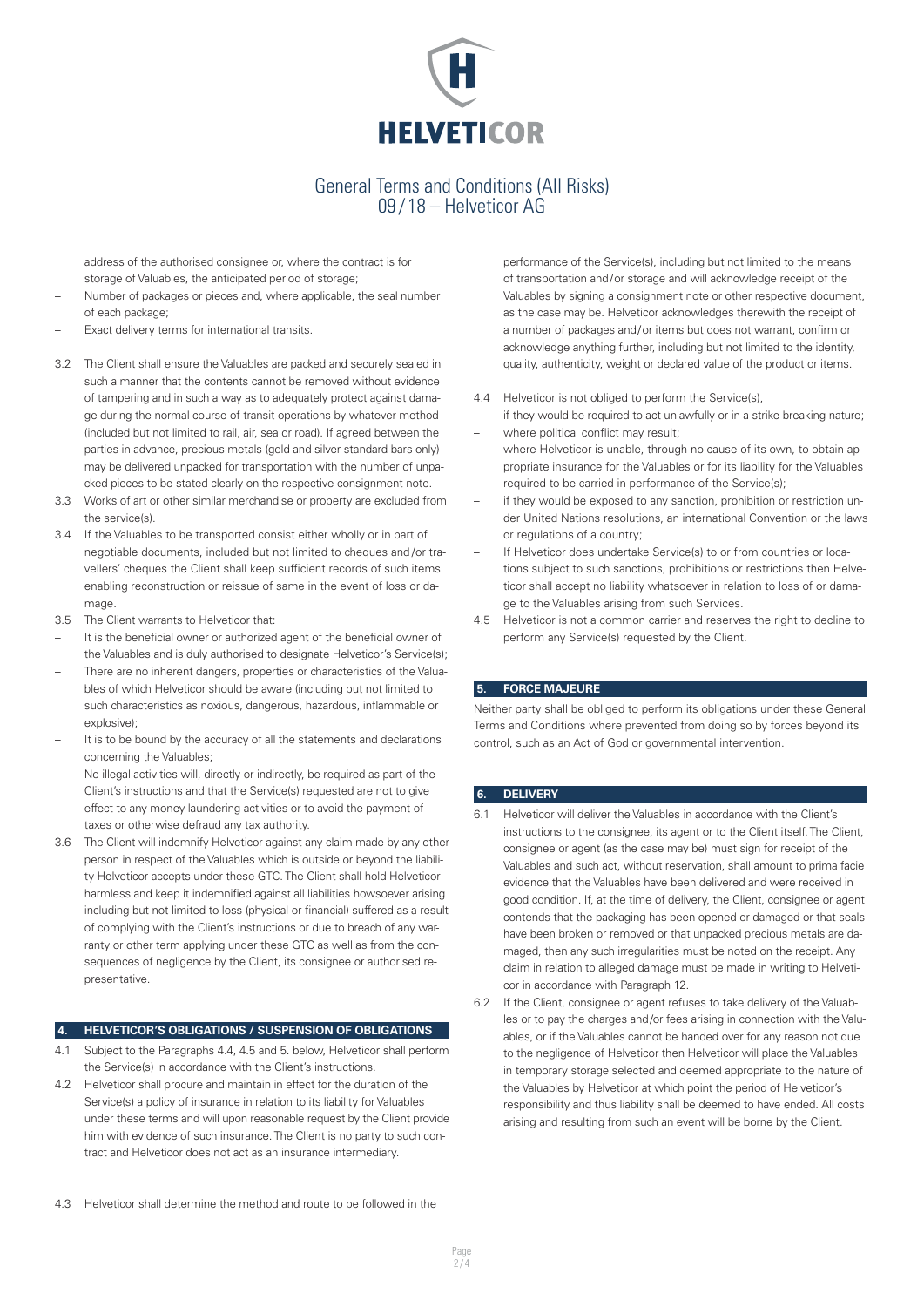

#### **7. PRICES AND CHARGES**

The Client agrees to pay Helveticor at the rates it charges as at the time an order is placed and will also pay all costs and expenses reasonably incurred by Helveticor in performance of the agreed Service(s).

#### **8. PAYMENT**

- 8.1 Helveticor's invoice shall be paid in full within 10 (ten) calendar days of the date of invoice. The settlement of counterclaims is excluded.
- 8.2 If, in order to perform the Service(s), costs and expenses need to be advanced by Helveticor to another party, the Client will similarly advance such sum to Helveticor immediately on written demand. Any sums not paid by the due date will be subject to an interest charge calculated at five per cent (5%) per annum on all outstanding sums; interest will run from the date such sums fall due to the date of final payment.

#### **9. INSURANCE**

- 9.1 As a part of Helveticor's obligations (see Paragraph 4.2) Helveticor shall procure and maintain in effect for the duration of the Service(s) a comprehensive policy of insurance to cover Helveticor's liabilities accepted under these terms.
- 9.2 The Client has no rights under or in relation to this insurance; Helveticor will provide the Client with evidence of such insurance upon request.

#### **10. LIABILITY**

- 10.1 Subject to the provisions of Paragraph 11 and the Client's observance of its obligations under Paragraph 3, Helveticor shall indemnify the Client against physical loss of or damage to the Valuables whilst they are in the Custody of Helveticor; this indemnity shall be limited in all circumstances to a maximum amount equal to the Declared Value by the Client.
- 10.2 In the event of loss of or damage to the Valuables resulting in a liability arising hereunder the Client shall provide to Helveticor such information and evidence in respect of the loss as may reasonably be required by Helveticor or its insurers to evidence the actual value of said loss. To the extent that the Client is unable to provide such substantiating evidence Helveticor shall be entitled to make such reasonable calculation of loss as would be considered standard in the industry. In such circumstances the extent of Helveticor's liability shall be limited to this reasonable calculation.
- 10.3 This indemnity is the totality of Helveticor's liability to the Client in respect of the Valuables and the Client will have no other claim against Helveticor of any kind, whether in contract or tort, whether for negligence or otherwise in relation to the Valuables. For the avoidance of doubt, Helveticor shall have no liability whatsoever or howsoever arising if the Valuables are lost or damaged outside of the period when they are in the Custody of Helveticor as defined herein.

### **11. LIABILITY EXCLUSIONS AND LIABILITY LIMITATIONS**

The liability set out in Paragraph 10 will not in any circumstances apply where loss or damage to the Valuables arises in consequence of any of the following or to the extent that any of the following shall have directly contributed:

- i. War, invasion, acts of foreign enemies, hostilities (whether war be declared or not), civil war, rebellion, revolution, insurrection, riot, civil commotion, military or usurped power or the like or loot, sack or pillage in connection therewith, confiscation or nationalisation or requisition or destruction of or damage to property by or under the order of any Government or Public or Local Authority;
- ii. Acts of terrorism to the extent not covered by Helveticor's insurance;
- iii. Cyber-attack including the use or operation, as a means for inflicting harm, of any computer, computer system, computer software programme, malicious code, computer virus or process or any other electronic system;
- iv. Radioactivity, ionising radiation or contamination occurring from any nuclear fuel, nuclear installation or reactor, any weapon of war employing nuclear fission and/or fusion or similar radioactive force or chemical, biological, bio-chemical weapons including contamination resulting from such items;
- Subject to its obligations under Paragraph 4, any liability for loss or damage to the Valuables for which Helveticor finds itself unintentionally uninsured;
- vi. Any opening of the Valuables required by authorised officials, whether customs or otherwise, to inspect the Valuables;
- vii. Services provided contrary to Paragraph 4.4 above;
- viii. Any breach of the Client's obligations or warranties as set out in Paragraph 3.
- 11.2 Helveticor shall have no liability whatsoever, whether as a result of negligence or otherwise, for indirect or consequential losses including but not limited to loss of interest, exchange rate losses, loss of business, payment of customs duties, taxes, fines or otherwise, including any losses arising from a delay in performing the Service(s). Helveticor shall have no liability for the cost of reconstructing data or information held on any recordable media or losses arising from the misuse of such media or the information therein by unauthorised persons.
- 11.3 Helveticor shall not be liable for non-performance or delays caused by strikes or other labour disturbances, riots, authority of law, acts of God or other means beyond Helveticor's control.
- 11.4 Helveticor will only be liable for losses relating to a mysterious disappearance from or damage to the Valuables if the container has been properly sealed and packed and the container shows visible signs of tampering or damage and the delivery document for the delivery contains a notation of reservation by the receiving party and acknowledgement by Helveticor of such tampering or damage.
- 11.5 Helveticor's liability arising from negligent performance of the Service(s) and resulting in loss of or damage to physical property, other than to the Valuables, shall be limited to a maximum amount of USD 1,000,000 (one million United States Dollars) any one incident.

#### **12. COMPLAINT NOTIFICATION**

In case the Client wishes to make a claim for loss or damage to the Valuables the client has to provide immediate (or within 7 days in case of hidden defect) written notice of such loss or damage to Helveticor, otherwise its claims are considered forfeited.